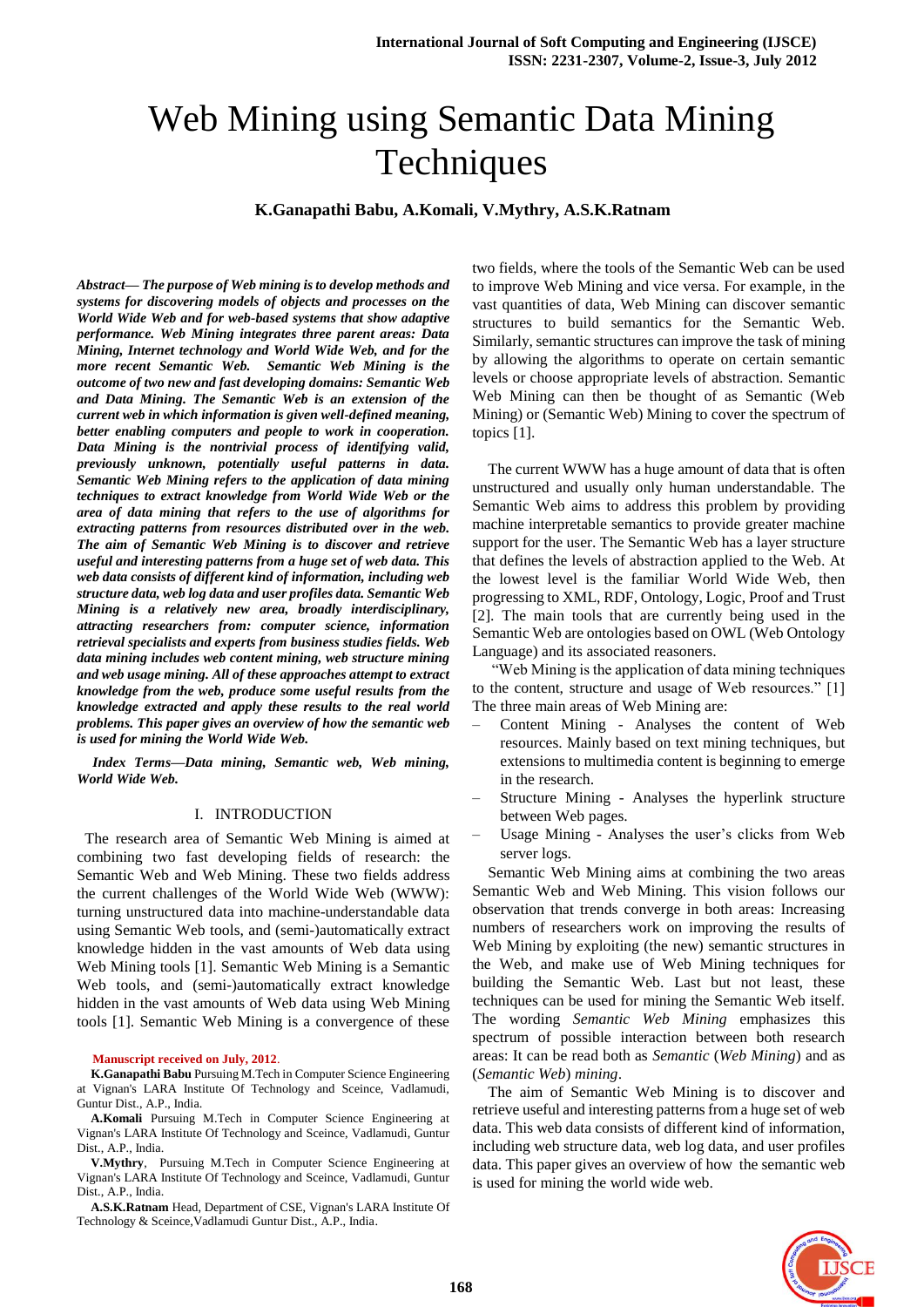## II. SEMANTIC WEB MINING

 The Semantic Web offers to add structure to the Web, while Web Mining can learn implicit structures. The combine use of the Semantic Web and Web Mining were briefly discussed in the Introduction. There are other ways of building the Semantic Web by data mining and mining the Semantic Web as detailed in Stumme et al [1]. From these combined use of tools from both fields, a feedback loop can be setup between the two fields that automates the transformation of the Web to the Semantic Web. This is an interesting way for Semantic Web Mining to create itself as the dependence between the Semantic Web and Web Mining increases. The resulting research benefits many areas of industry such as "e-activities", health care, privacy and security, and knowledge management and information retrieval [2].

 Semantic Web Mining is a relatively new area, broadly inter-disciplinary, attracting researchers from: computer science fields like artificial intelligence, machine learning, databases and information retrieval specialists and from business studies fields like marketing, administrative and e-commerce specialist and from social and communication studies such as social network analyzers etc. Web data mining includes web content mining, web structure mining, web usage mining. All of these approaches attempt to extract knowledge from the web, produce some useful results from the knowledge extracted and apply these results to the real world problems. To improve the internet service quality and increase the user click rate on a specific website, it is necessary for a web developer to know what the user really want to do, predict which pages the user is potentially interested in, and present the customized web pages to the user by learning user navigation pattern knowledge [3].

# *A. Taxonomy of Semantic Web Mining*

Web mining is divided into three mining categories according to the different sources of data analyzed [4] as shown in Fig.1:

- (1) Web content mining focus on the discovery of knowledge from the content of web pages and therefore the target data consist of multivariate type of data contained in a web page as text, images, multimedia etc.
- (2) Web usage mining focus on the discovery of knowledge from user navigation data when visiting a website. The target data are requests from users recorded in special files stored in the website's servers called log files.
- (3) Web structure mining deals with the connectivity of websites and the extraction of knowledge from hyperlinks of the web. It is the process of using graph theory to analyze the node and connection structure of a web site.



Figure 1. Semantic Web Mining Taxonomy

# *B. Layers of the Semantic Web*

 The Semantic Web is based on a vision of Tim Berners- Lee, the inventor of the WWW. Berners-Lee suggested a layer structure for the Semantic Web. This structure is shown in fig 2.



Figure. 2. The layers of the Semantic Web.

On the first two layers, a common syntax is provided. *Uniform resource identifiers* (URIs) provide a standard way to refer to entities, while *Unicode* is a standard for exchanging symbols. The *Extensible Markup Language*  (XML) fixes a notation for describing labeled trees, and XML Schema allows the definition of grammars for valid XML documents. XML documents can refer to different *namespaces* to make explicit the context (and

therefore meaning) of different tags. The formalizations on these two layers are nowadays widely accepted, and the number of XMLdocuments is increasing rapidly. WhileXMLis one step in the right direction, it only formalizes the structure of a document and not its content.

The *Resource Description Framework* (RDF) can be seen as the first layer where information becomes machine *understandable*: According to the W3C recommendation, RDF "is a foundation for processing metadata; it provides interoperability between applications that exchange machine understandable information on the Web." RDF documents consist of three types of entities: Resources, properties, and statements. Resources may be Web pages, parts or collections of Web pages, or any (real-world) objects which

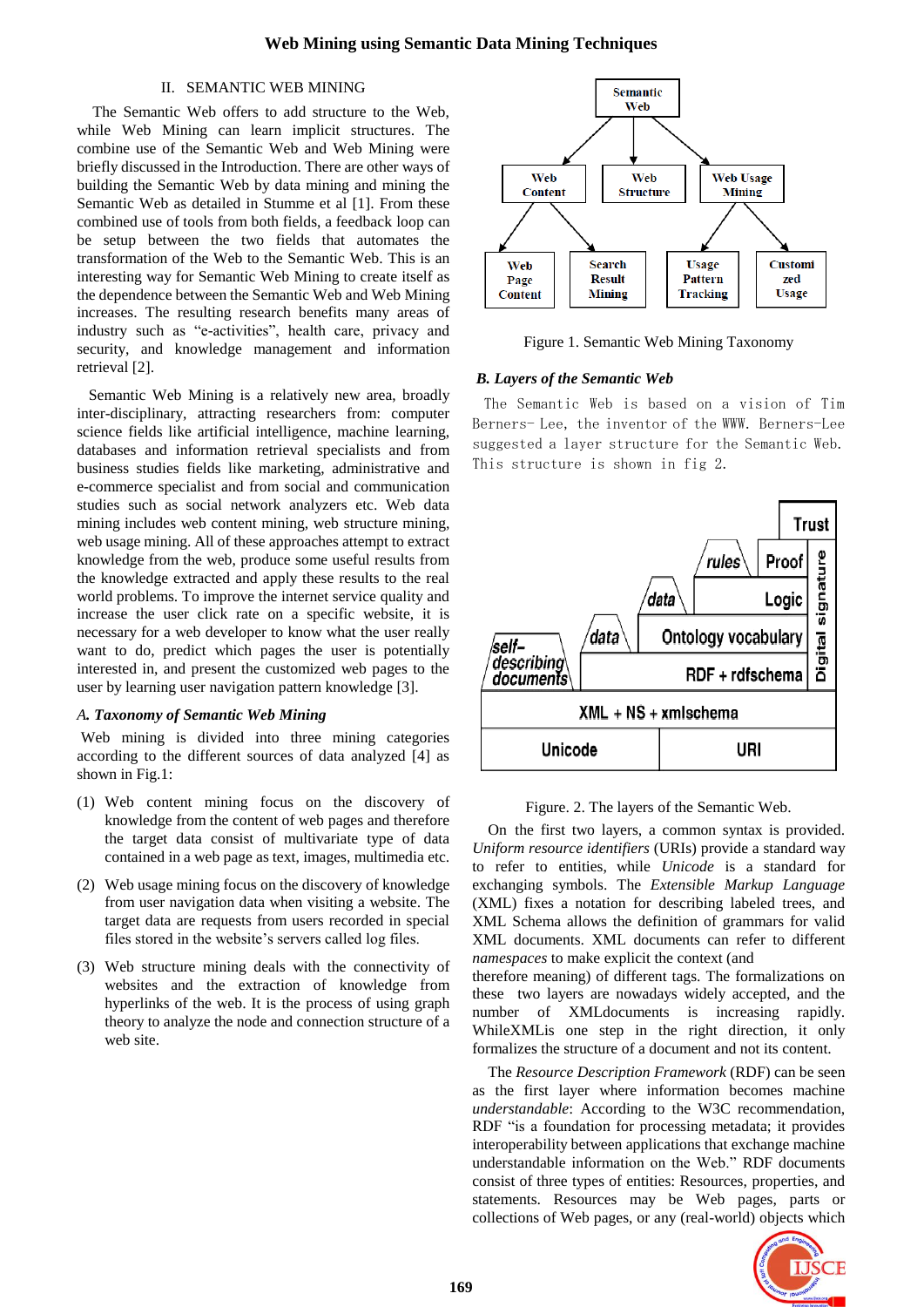are not directly part of the WWW. In RDF, resources are always addressed by URIs. Properties are specific attributes, characteristics, or relations describing resources. A resource together with a property having a value for that resource form an RDF statement. A value is either a literal, a resource, or another statement. Statements can thus be considered as object-attribute value triples.

The next layer is the *ontology vocabulary*. Following [5], an ontology is "an explicit formalization of a shared understand ing of a conceptualization". This high-level definition is realized differently by different research communities. However, most of them have a certain understanding in common, as most of them include a set of *concepts*, a hierarchy on them, and *relations* between concepts.

 *Logic* is the next layer according to Berners-Lee. Today, most research treats the ontology and the logic levels in an integrated fashion because most ontologies allow for logical axioms. By applying logical deduction, one can infer new knowledge from the information which is stated explicitly. For instance, the axiom given above allows one to logically infer that the person addressed by "URI-AHO" cooperates with the person addressed by "URI-GST". The kind of inference that is possible depends heavily on the logics chosen.

*Proof* and *trust* are the remaining layers. They follow the understanding that it is important to be able to check the validity of statements made in the (Semantic) Web, and that trust in the Semantic Web and the way it processes information will increase in the presence of statements thus validated. Therefore, the author must provide a proof which should be verifiable by a machine. At this level, it is not required that the machine of the reader finds the proof itself, it "just" has to check the proof provided by the author.

#### III. TECHNIQUES FOR SEMANTIC WEB MINING

Various techniques for Semantic Web mining are web content mining, web usage mining and web structure mining.

## *A. Web Content Mining*

 A well -known problem, related to web content mining, is experienced by any web user trying to find all and only web pages that interests him from the huge amount of available pages. Current search tools suffer from low precision due to irrelevant results. Search engines aren"t able to index all pages resulting in imprecise and incomplete searches due to information overload. The overload problem is very difficult to cope as information on the web is immensely and grows dynamically raising scalability issues. Moreover, myriad of text and multimedia data are available on the web prompting the need for intelligence agents for automatic mining. Agents search the web for relevant information using domain characteristics and user profiles to organize and interpret the discovery information. Agents may be used for intelligent search, for classification of web pages, and for personalized search by learning user preferences and discovering web sources meeting these preferences.

 Web content mining is more than selecting relevant documents on the web. Web content mining is related to information extraction and knowledge discovery from analyzing a collection of web documents. Related to web content mining is the effort for organizing the semi-structured web data into structured collection of resources leading to more efficient querying mechanisms and more efficient information collection or extraction. This effort is the main characteristic of the "Semantic Web" [6], which is considered as the next web generation. Semantic Web is based on "ontologies", which are meta-data related to the web page content that makes the site meaningful to search engines.

# *B. Web Usage Mining*

 Web usage mining research focuses on finding patterns of navigational behavior from users visiting a website. These Patterns of navigational behavior can be valuable when searching answers to questions like: How efficient is our website in delivering information? How the users perceive the structure of the website? Can we predict user's next visit? Can we make our site meeting user needs? Can we increase user satisfaction? Can we targeting specific groups of users and make web content personalized to them? Answer to these questions may come from the analysis of the data from log files stored in web servers.

 Web usage mining has become a necessity task in order to provide web administrators with meaningful information about users and usage patterns for improving quality of web information and service performance [7]. Successful websites may be those that are customized to meet user preferences both in the presentation of information and in relevance of the content that best fits the user.

# *C. Web Structure Mining*

 Web structure mining is closely related to analyzing hyperlinks and link structure on the web for information retrieval and knowledge discovery. Web structure mining can be used by search engines to rank the relevancy between websites classifying them according to their similarity and relationship between them [8]. Google search engine, for instance, is based on Page Rank algorithm [9], which states that the relevance of a page increases with the number of hyperlinks to it from other pages, and in particular of other relevant pages.

 Personalization and recommendation systems based on hyperlinks are also studied in web structure mining. Web structure mining is used for identifying "authorities", which are web pages that are pointed to by a large set of other web pages that make them candidates of good sources of information. Web structure mining is also used for discovering community networks by extracting knowledge from similarity links. The term is closely related to "link analysis" research, which has been developed in various fields over the last decade such as computer science and mathematics for graph-theory, and social and communication sciences for social network analysis.

 Web site personalization is the process of customizing the content and structure of a web site to the specific needs of each user taking advantage of user"s navigational behavior. Recommendation systems support web site personalization by tracking user"s behavior and recommending similar items to those liked in the past (Content-based filtering), or by inviting users to rate objects and state their preferences and interests so that recommendations can be offered to them based on other users rates with similar preferences (Collaborative filtering), or by asking questions to the user